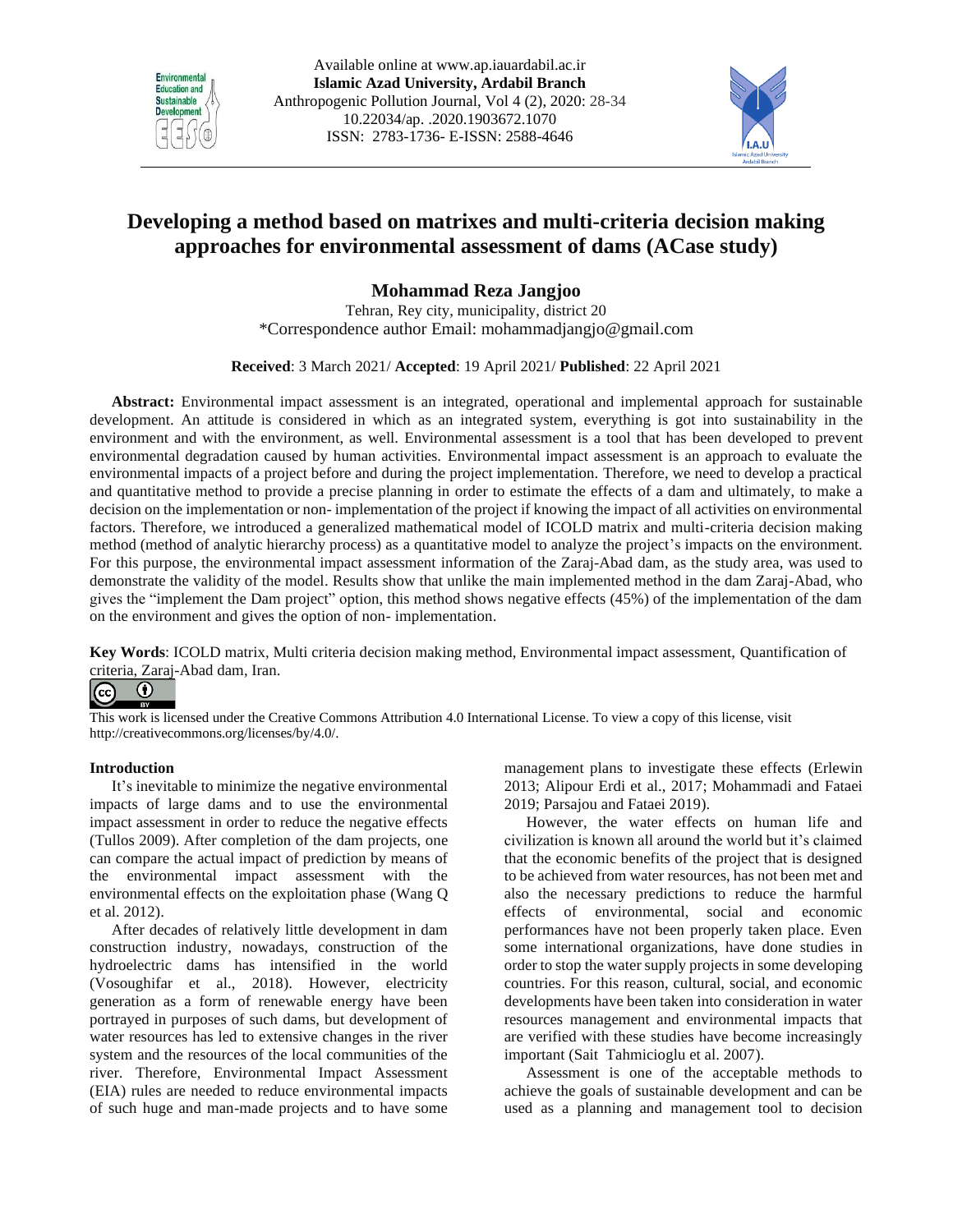making sectors of the society, so that, in addition to the identification of potential environmental impacts caused by development projects, the choice of appropriate and reasonable options is provided, as well. The purpose of the environmental assessment and review is to involve environmental considerations in the planning process [\(Piry 2011;](#page-9-4) Fataei and Seiied Safavian 2017).

Environmental assessment can be considered as a mechanism that reduces the costs by means of providing a method to proper and rational use of human and natural resources in which in short and long-term planning, have considerable effects (Fataei and Sheikh Jabbari, 2005, Maanifar and Fataei 2015). In addition, the decision makers and policy makers can identify and evaluate the possible effects of a project and thereby the public's awareness and knowledge are increases, as well. On the other hand, due to the acceleration of the planning, the assessment protects the resources strongly and prevents the risk of irreversible effects on the environment and natural resources[\(Abazr et al. 2008\)](#page-9-5). Therefore, an applied and quantitative approach is needed to provide a careful planning in estimating the effects of dam's construction and finally decision making on the implementation or non-implementation of the project. Therefore, we introduced a generalized mathematical model of ICOLD matrix and multi-criteria decision making method as a quantitative model to analyze the project's impacts on the environment. It was used case study of the Zaraj-Abad region to have a better presentation of the introduced model.

# **Methodology ICOLD<sup>1</sup> Matrix method**

This method is one of the methods that let the user present the qualitative results of the environmental assessment of the project with the quantitative data. In this method, the impact of each of the activities on the environment of the project study area is evaluated in two phases of construction and operational for each physical, biological, social and economic environment, separately and in order to extend range of impacts, scores are assigned between  $0$  to  $+3$  and  $0$  to  $-3$ . This matrix has multiple rows and columns. The columns of the matrix contain micro-environmental factors that have been identified in previous stages and the rows contain detail information of project activities [\(Karimi et al. 2008;](#page-9-6) [Falahatkar et al. 2010\)](#page-9-7). An advantage of this matrix is the expression of the characteristics of any impact on the environment, so the signs and numbers used in this matrix describe the situation and characteristics of the impact.

In this method, the type and characteristics of the impact is expressed by the following description in a cell of the matrix that is more likely to have the impact:

1- The nature of the impact: positive and negative signs indicate the desired and undesired impacts, respectively.

2- The intensity of the impact: is classified into three sections of high, medium, low.

3- Certainty of the impact: consists of the certain, possible, improbable, and uncertain impacts indicated with C, P, I, and n sings, respectively.

4- Continuity of the impact: temporary and permanent impacts shown with T and P, respectively.

5- The timing of occurrence: consists of 3 parts of long-term, medium-term and short-term shown with to the L, M, I, respectively.

Known impact: K and Y are used to indicate whether the impact of activities on components of the environment is known or unknown, respectively.

After determining the type and intensity of the impact as well as its significance, the coefficients of each type are multiplied by them.

Although the matrices are prepared for specific applications, the ICOLD matrix has the disadvantages that tends to coincide the simplified directions of the impact, does not address clearly the spatial and temporal considerations and synergistic impacts are not considered adequately. Another major disadvantage of this matrix is less attention to social and economic factors [\(Falahatkar](#page-9-7)  [et al. 2010\)](#page-9-7). Other main disadvantage, according to the author, is there are some quantitative restrictions on the model that does not let the impacts and their amounts on the environment to be studied easily.

#### **Analytical Hierarchy Process (AHP) Model**

Analytical Hierarchy Process is a multi-criteria decision making method that provides qualitative and quantitative measurements to determine relationships between variables. The purpose of AHP is to obtain the final score for the criteria in ranking of the options, which means that the criteria are compared in pair-wise comparison. The first objective level in a hierarchical structure is to select the best goal; the second level is that the criteria which are divided into some sub-criteria and finally the third level shows the study options. In this method, the relative value of the relating to the criteria is calculated for each criterion in the form of paired comparison matrix where, in the case of n sub-criteria, is an  $n \times n$  matrix. Elements of the matrix show the weight ratio of the criterion i to criterion j.

Validation of paired comparison to verify conducted comparisons between each options via examining the consistency of comparisons is necessary [\(Karamouz and](#page-9-8)  [Karachian 2003\)](#page-9-8). For this purpose, the following matrix (Equation 1), is formed to determine values of eigenvectors and to calculated consistency, as well. (1)

$$
W.w = \begin{bmatrix} 1 & w_{w_1} & \dots & w_{w_n} \\ w_{w_1} & 1 & \dots & w_{w_n} \\ \dots & \dots & \dots & \dots \\ w_{w_n} & w_{w_1} & \dots & 1 \end{bmatrix} \times \begin{bmatrix} w_1 \\ w_2 \\ \dots \\ w_n \end{bmatrix} = \lambda W
$$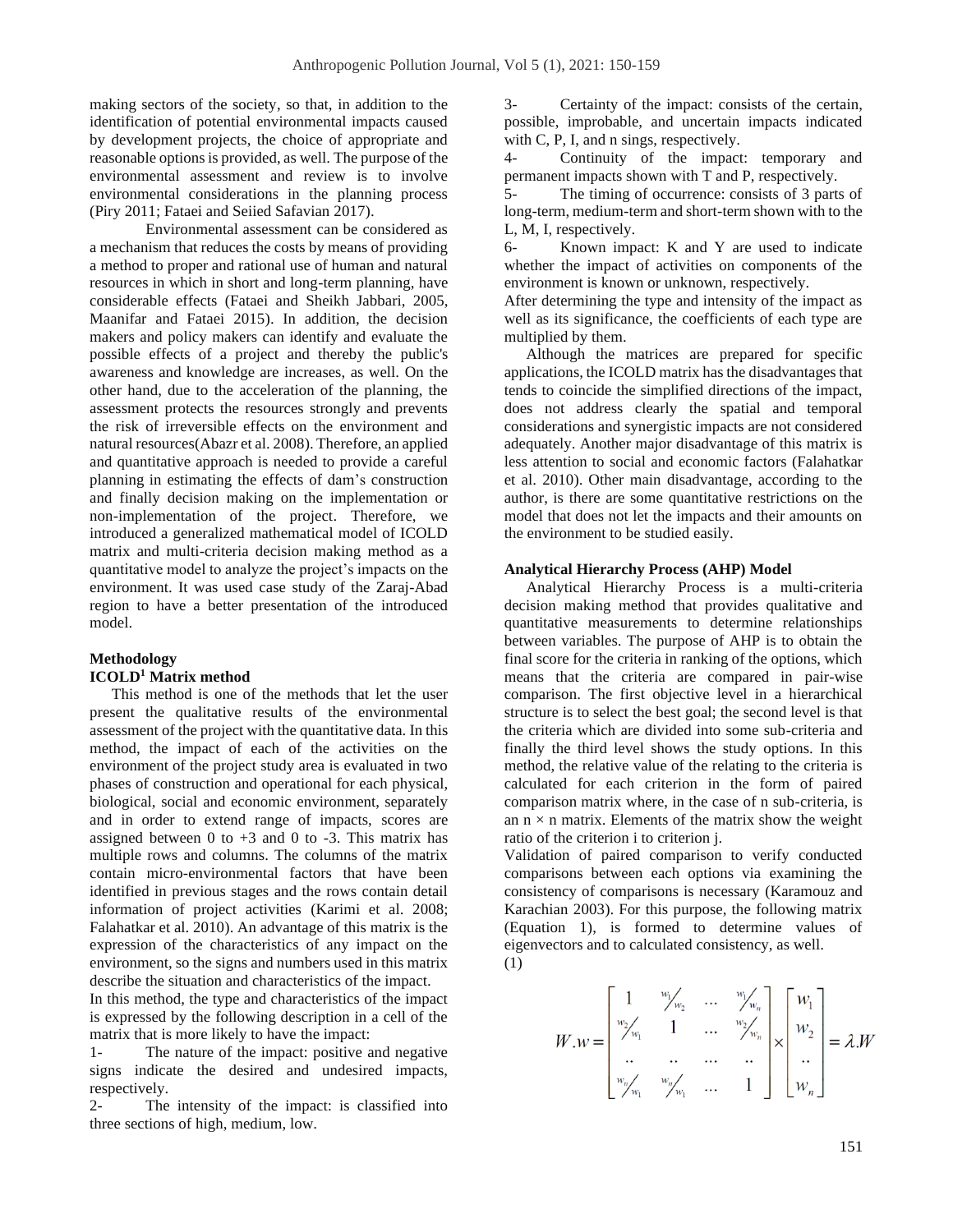Where  $\lambda$  is an eigenvalue, W is paired comparison matrix and w is a eigenvector corresponding to the eigenvalue  $\lambda$  (Oodsi pour 2006). Since the difference between the maximum value of the paired comparison matrix eigenvalue  $(\lambda \text{ max})$  and dim matrix  $(n)$  indicate the incompatibility of the paired comparison matrix, so the difference between n and  $\lambda$  max is used for defining coefficient of incompatibility (CI), as follows:

Incompatibility rate is the mechanism by which the respondent's answers to the comparison matrix are validated. This mechanism determines that the respondent's answers to the comparison of the sub-criteria with alternatives how logically are valid. Incompatibility tolerable rate in the analytic hierarchy process is considered less than 1.0 [\(Nikmardan 2007\)](#page-9-10). Calculating the rate of compatibility in comparison matrices, in which the number of respondents is more than one person, is done based upon the geometric mean of the respondent's answers. Incompatibility rate in this study was 0.07 that is acceptable. Thus we have (Equation 2):

$$
(2) \ \text{CI} = \frac{\lambda \text{max} - \text{n}}{\text{n} - 1}
$$

Finally, the incompatibility rate (IR) is defined in Equation 3:

(3) IR = 
$$
\frac{CI}{CD}
$$

(3) IR =  $\frac{C}{CRI}$ <br>Where, CRI is the coefficient of incompatibility of a random n x n matrix which have been randomly filled. If IR  $\leq$ % 10, then the compatibility criteria is provided. Otherwise it is necessary to re-evaluate the paired comparison.

# **Mathematical modeling based on the matrix method and the analytic hierarchy process model Preliminary identification of the environmental impacts (Monavari, 2001) using the ICOLD matrix**

Encoding procedure in the preliminary identification matrix of environmental impacts, according to the Environmental Impact Assessment Guidelines for Dams (ICOLD, 1988; Monavari, 2001), is as follows:

A – Depending on the type of activity in the projects or plans, ideas and expertise, the assessor group assigns one of the numbers from 1 to 5, according to the following classification, in each cell of the matrix:

|      | Table 1. Numerical encodings in identification matrix of environmental impacts |
|------|--------------------------------------------------------------------------------|
| Code | <b>Impact Type</b>                                                             |
|      | positive                                                                       |
|      | negative                                                                       |
|      | Non-impact                                                                     |
|      | Need more Information                                                          |
|      | Arbitration is currently not possible                                          |

B - Final comments of the group is made based on the detection and identification of the impacts of the plan or project activities on the environmental elements by typing one or a few letters of the Latin(code) contained in the manual (and expressed in the ICOLD matrix method) in each cell and next to the filled number.

As described in Table 2, the Latin alphabets are used to determine the characteristics of the impacts:

| Table 2. Encodings by the letters in identification matrix of environmental impacts |
|-------------------------------------------------------------------------------------|
|-------------------------------------------------------------------------------------|

| code | <b>Impact Type</b> | Code | <b>Impact Type</b> |
|------|--------------------|------|--------------------|
| А    | Very High          | K    | Non Reversible     |
| В    | high               | L    | <b>Short Term</b>  |
| C    | Moderate           | М    | Long Term          |
| D    | Low                | N    | accumulative       |
| E    | Sectional          | ( )  | <b>Direct</b>      |
| F    | Permanent          | P    | Indirect           |
| G    | Deterministic      | Ő    | Strategic          |
| H    | Probabilistic      | R    | Important          |
|      | Improbable         | S    | Non important      |
|      | Reversible         |      |                    |

The example of this matrix is shown in Table (3): Table 3. The example of encoding in ICOLD Matrix

| Table 5. The example of cheguing in regled Matrix |                |              |  |  |  |  |  |  |  |  |  |
|---------------------------------------------------|----------------|--------------|--|--|--|--|--|--|--|--|--|
| Project Action                                    | waste disposal | excavation   |  |  |  |  |  |  |  |  |  |
| <b>Environment Factors</b>                        |                |              |  |  |  |  |  |  |  |  |  |
| Increase vectors                                  | 2AEGO          |              |  |  |  |  |  |  |  |  |  |
| shape of the land                                 |                | <b>IDFMS</b> |  |  |  |  |  |  |  |  |  |

**Quantification of the identification part** In order to cumulate and integrate the positive and negative effects and to consider them in the form of the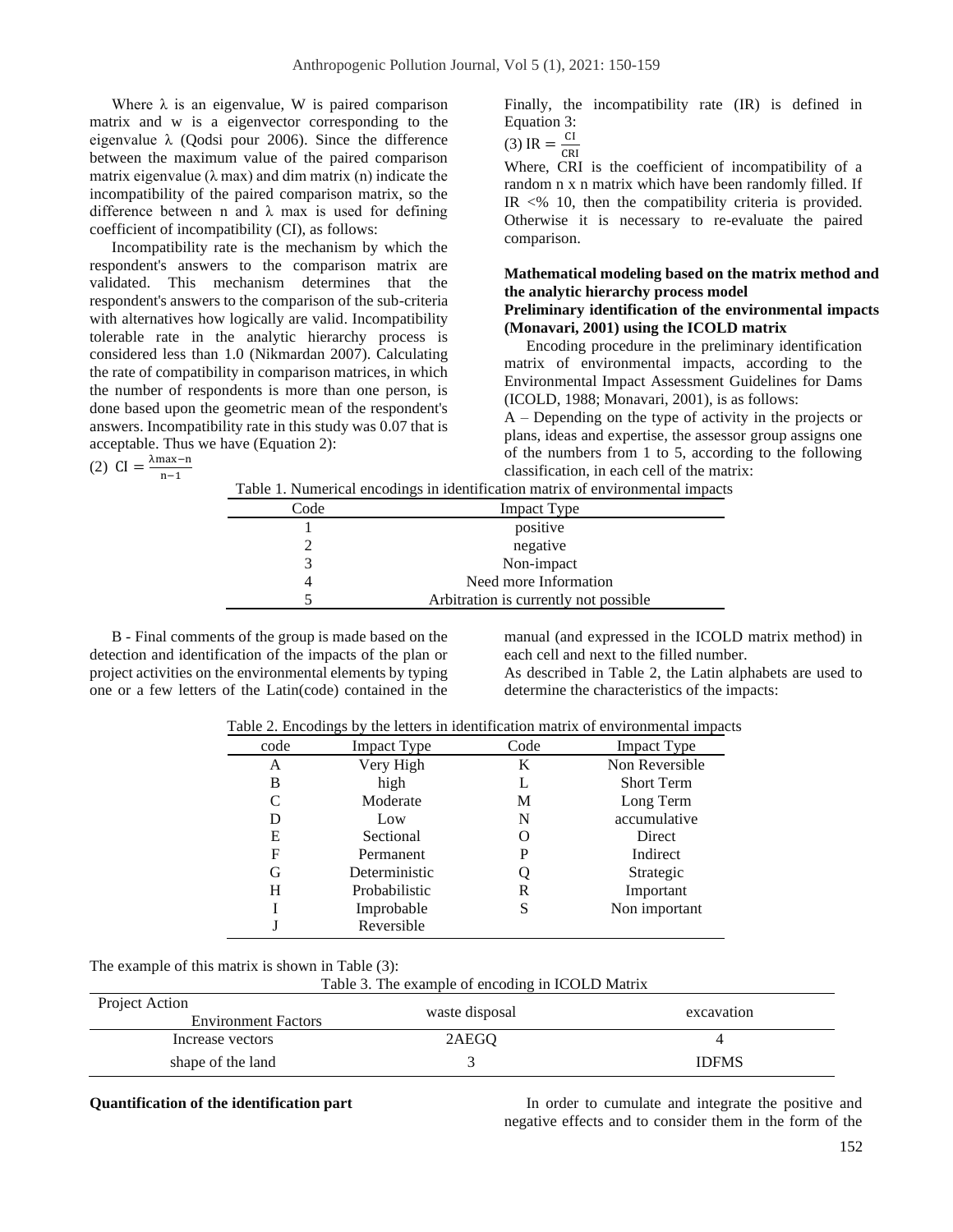arithmetic operation, each of the classifications and the Latin letters in table (3) will take the corresponding integer. Table (4) shows the numbers properly:

Table 4. The quantification of the ICOLD matrix codes according to the type and the characteristics of the impact

| Place in Matrix |                           | Code          | Quantification Code |
|-----------------|---------------------------|---------------|---------------------|
|                 |                           | A             |                     |
|                 |                           | B             | 2                   |
| First Word (Q)  | Severity                  | $\mathsf{C}$  | 3                   |
|                 |                           | D             | 4                   |
|                 |                           | E             | 2                   |
| Second word (A) | Magnitude                 | F             |                     |
|                 |                           | G             |                     |
|                 | probability of occurrence | H             | $\overline{2}$      |
|                 |                           |               | 3                   |
|                 | Reversibility             | J             | 2                   |
| Third Word (S)  |                           | K             |                     |
|                 | Duration                  | L             | $\overline{c}$      |
|                 |                           | M             |                     |
|                 |                           | N             |                     |
|                 | Causal relationship       | $\mathcal{O}$ | $\overline{c}$      |
|                 |                           | P             | 3                   |
|                 |                           | Ω             |                     |
| Fourth word (D) | Importance                | $\mathbb{R}$  | $\overline{c}$      |
|                 |                           | S             | 3                   |

#### **Final mathematical model**

Since the above mentioned cases have different values in the matrix, so depending on its application each of the words will has a particular coefficient:

Since the first word, the intensity of the impact, show the status of any work in any environment and also have a high value to the output results will take weight ratio of 0.4, so that the higher the intensity of the impact, it influences the values in the range of 3 other words and so the impacts always have a negative value. The second word indicates the permanent and temporary impacts and have weight ratio of 0.2 and the third and fourth words take equally coefficient 0.15. This division is due to the fact that the impact is more permanent than its duration, nature and … where are effective and practical impacts on dam projects.

In which the first word was taken in the range of 0.4 to 1.6

The second word was taken in the range of 0.2 to 0.4 The third word was taken in the range of 0.45 to 0.15 The third word was taken in the range of 0.45 to 0.15 Formula 1 was used for the rest of the process:  $\text{Oi} = [(\text{Oi} \times \text{WO}) + (\text{Ai} \times \text{WA})] + [(\text{Si} \times \text{WS}) + (\text{Di} \times \text{WD})]$ 

(4)

Where, Oi includes the final number for each square in the identification matrix of environmental impacts. Also:

 $Qi =$  the quantified value of the first word for project activities.  $WO =$  the weight of the word. Ai = the number of characters for project activities.  $WA = weight$  of the second word.  $Si$  = the quantified value of the third word for project activities.  $WS = weight$  of the third word. Di = the quantified value of the fourth word for project activities. WD = weight of the fourth word.

Then, 
$$
Pi = \frac{\sum_{i=0}^{n} 0i \times Xi}{n}
$$

(5)

Where, X is the weight of each environmental impact with respect to multi-criteria decision and N is the number of projects impacts on the environment factor **For instance:**

| <b>Project Action</b><br><b>Environment Factors</b> | waste disposal | excavation   |
|-----------------------------------------------------|----------------|--------------|
| Increase vectors                                    | 2AEGO          |              |
| shape of the land                                   |                | <b>IDFMS</b> |

O's number for 2AEGQ is as follows: Since 2 is apposite to the option, so the number is negative and equal to -1.1. Also, the value for 1DFMS is 2.4.

A weight value should be achieved according to the formula (2) and multi-criteria decision making methods for environmental factors, including vectors increase and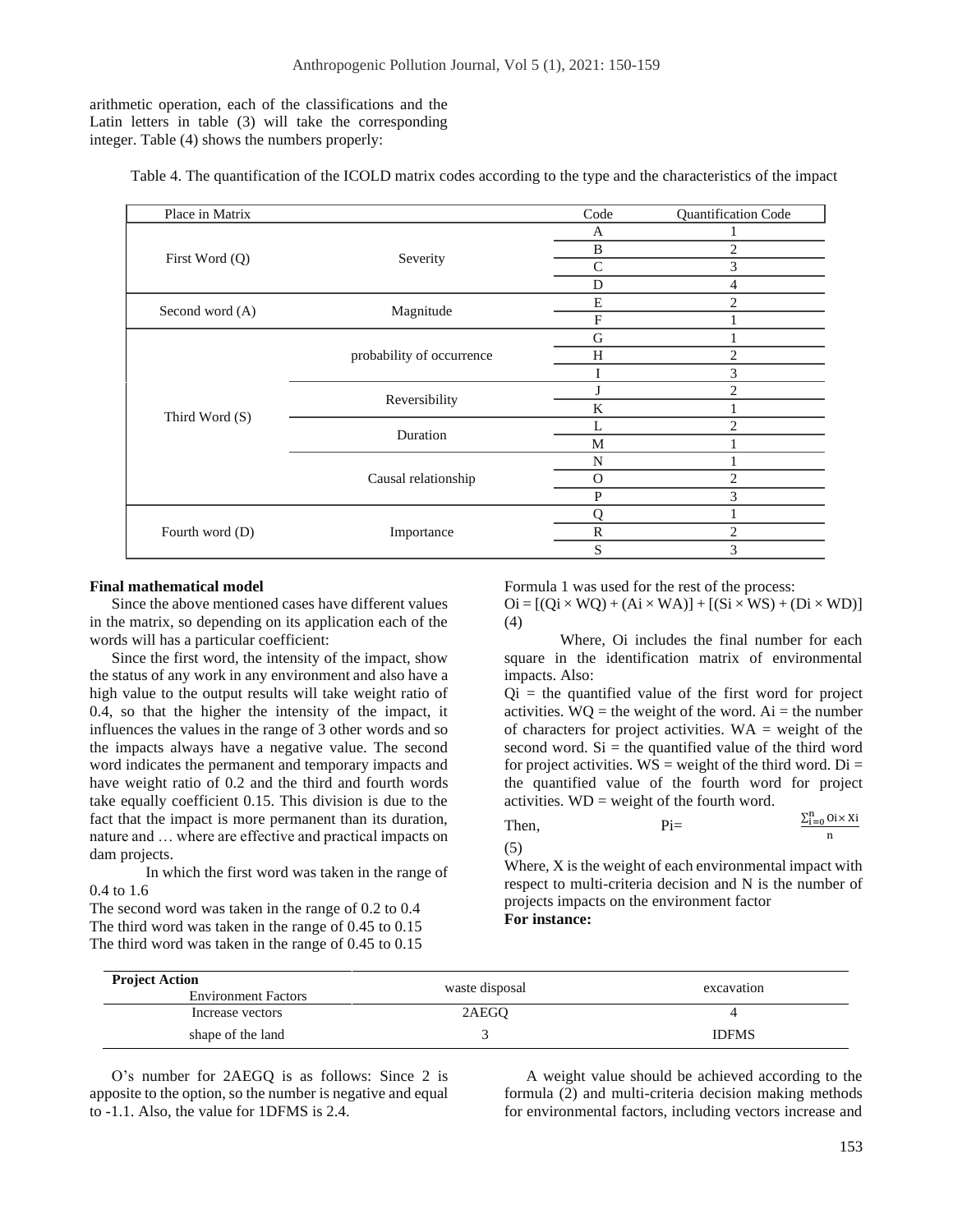shape of the land so that in this example, the weight value will be assigned to the word  $X$  in the formula in which was considered equally.

Finally, the weight of each factor is multiplied in the O's value in an impact and then these numbers are added together in each row and divided by the number of impacts that have such value. Hence, we will obtain - 0.55 in the first row and 1.2 in the next one where the sum of two numbers is equal to 0.65. Finally, dividing this number in 2.9 and multiply it by 100, gives the percent of the project completion in which the profit from the project on the regional environment will be 22%.

# **Case study**

Zaraj Abad is a gravel dam with clay core with a height of about 22 meters from the river bed. Dam has been located in Ardebil province and at a distance of about 60 km from west of the Khalkhal city and 3 km from northwest of the Zaraj Abad village (Figure 1). The dam is in geographical coordinates of 48º, 00 ', 05 to 48º, 00', 00 'east longitude and 37º, 37', 29 to 37º, 42 ', 34' 'north latitude [\(Azarab Andish Consulting](#page-9-11) Engineers 2012).

Zaraj Abad river water quality is affected by sewage entering from the Akbar Abad village. Since this village is the only one that is inhabited all year, so because of the harsh and difficult mountainous roads, this village is the main source of pollution in the area. There is not any type of industrial or mining activities in the catchment area of dam and its coastal lands, to have impact on the ecosystem of the rivers and dam's reservoir. During the field visits, animal manure and its accumulation in the environment and the countryside was diagnosed as one of the largest potential sources of water pollutions. Due to maintenance of anaerobic conditions, these types of fertilizers contain considerable amounts of ammonia. Traditional agricultural activities including agriculture, horticulture and animal husbandry are considered as potential sources with unclear origins. Excess fertilizers and chemical pesticides that are used in agriculture and horticulture and also livestock waste may enter to the Zaraj Abad River and contaminate it through drainage or surface currents induced by irrigation or rainfall.

River hydraulic conductivity changes during the year leads to changes in the intensity of pollutants. In contrast, the hydraulic conductivity decrease, intensity of pollutants and harmful effects intensity are increased, as well. The drying of water in some parts of the river during the year, the survival of aquatic organisms may come to end.

Wastewater and surface runoff of a village in the Zaraj Abad reservoir area are not controlled in public places and streets and with respect to the slope of the land eventually drains into the Zaraj Abad River. Wastewater of the Akbar Abad and Mahmud Abad villages in upstream, riverbank, and river course of the Zaraj Abad River are key factors in contaminating the river's water in current phase and its contamination in the reservoir in operation phase, as well. Also, the wastewater from villages in downstream of the dam is considered as one of the main origins of microbial contamination of water which increases possibility of water-related diseases. As a result, the collection and disposal of sewage and animal wastes should be considered as the main programs in management plan in these villages [\(Azarab Andish Consulting Engineers](#page-9-11)  [2012\)](#page-9-11).



**Results**

Fig 1. Location of the study area in Ardebil province, Iran.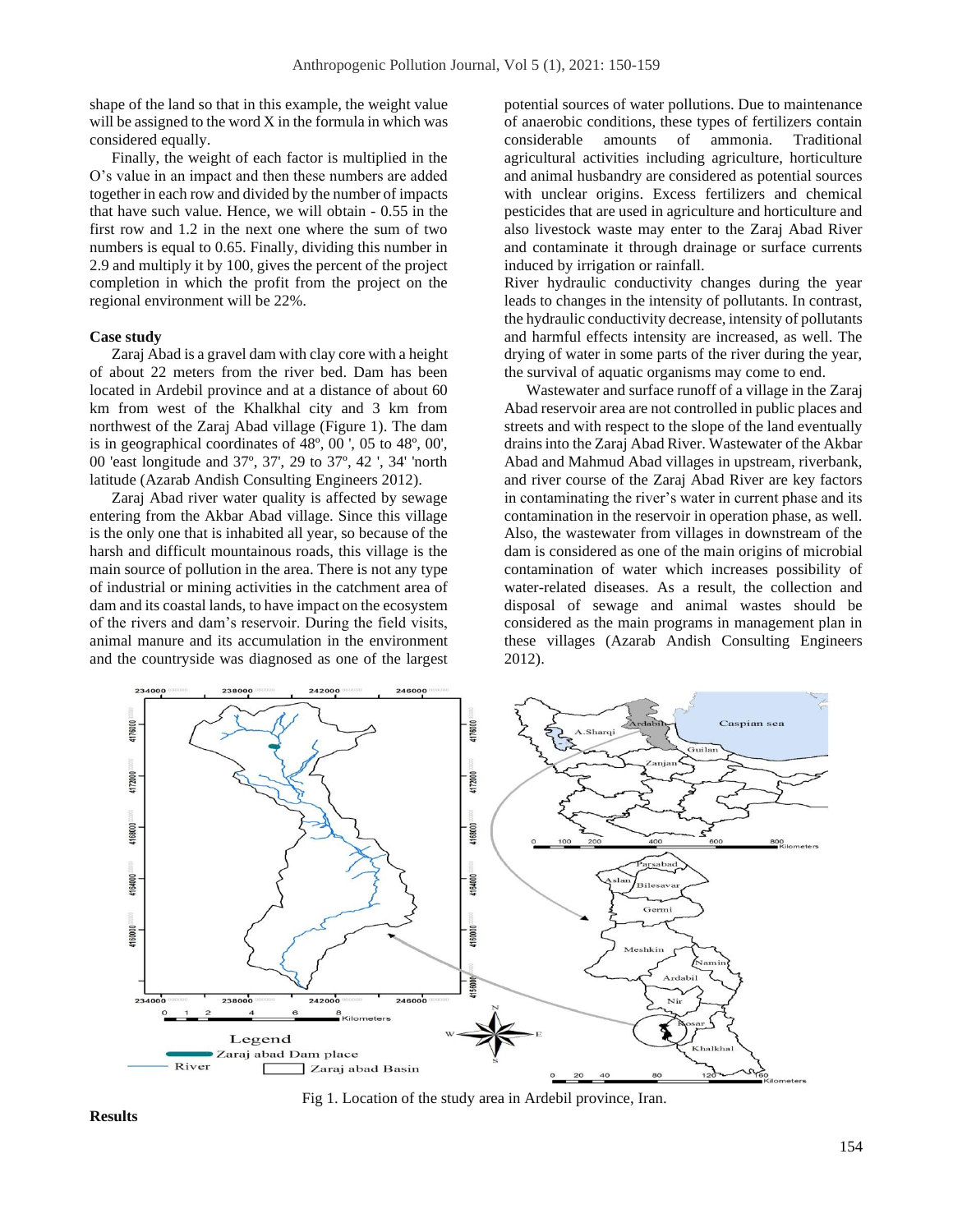**The preliminary identification matrix of environmental impacts**

Available studies were used to assess the environmental impacts of the Zaraj Abad dam to

implement the model developed in this research. The ICOLD matrix model was used in the main study.

|                                         | excavation and embankment | construction of roads and<br>asphalt pavement | constructions and buildings | waste disposal | mining activities | transportation of materials | clean masonry                 | water supply         | dam construction | protection of walls | sealing the reservoir | not implementing the project |
|-----------------------------------------|---------------------------|-----------------------------------------------|-----------------------------|----------------|-------------------|-----------------------------|-------------------------------|----------------------|------------------|---------------------|-----------------------|------------------------------|
| Microclimate                            | 2BEJ<br>S                 | 3                                             | 3                           | 3              | 3                 | 2DE<br><b>KS</b>            | 3                             | 3                    | 3                | 3                   | $\mathfrak{Z}$        | 1CEHS                        |
| air quality                             | 2CEL<br>${\bf S}$         | 3                                             | 3                           | 3              | 3                 | 3                           | 3                             | 3                    | 1CFHS            | 3                   | 3                     | 1BFGR                        |
| Noise                                   | 2DEL<br>${\bf S}$         | 3                                             | 3                           | 3              | 3                 | 3                           | 3                             | 3                    | 3                | 3                   | 3                     | 1DFHR                        |
| flood regime                            | 3                         | 2CEGS                                         | 3                           | 3              | 3                 | 3                           | 2DEG<br>$\overline{\text{R}}$ | 3                    | 1BEGR            | 1DEG<br>S           | 1DEG<br>S             | 2BFGR                        |
| surface water<br>quality                | 3                         | 2CEGS                                         | 2CEGR                       | 3              | 2DEGS             | 2CE<br>HS                   | 1DEG<br>$\overline{\text{R}}$ | 3                    | 1BEGR            | 1DEG<br>S           | 1DEG<br>S             | 2BFGR                        |
| use of<br>surface water                 | $\overline{3}$            | 3                                             | 3                           | 3              | 3                 | 3                           | 2DFGR                         | 3                    | 1CFGR            | 3                   | 3                     | 2CEHS                        |
| river<br>morphology<br>sedimentatio     | 3                         | $\mathfrak{Z}$                                | 3                           | 3              | 3                 | 3                           | $\mathfrak{Z}$                | 3                    | 1AFGR            | 3                   | 3                     | 2BFGR                        |
| n in the<br>reservoir                   | 3                         | 3                                             | 3                           | 3              | 3                 | 3                           | 3                             | 3                    | 2BFGR            | 3                   | 3                     | 1CEHR                        |
| soil erosion<br>soil                    | 3                         | 2BFGR                                         | 2BFGR                       | 3              | 3                 | 3                           | 3                             | 3                    | 3                | 3                   | 3                     | 1BFKS                        |
| characteristic<br>s and its<br>salinity | $\overline{3}$            | 3                                             | 3                           | 3              | 3                 | 3                           | 3                             | 2BEH<br>$\mathbb{R}$ | 2BEGR            | 3                   | 3                     | 3                            |
| soil stability                          | 3                         | 3                                             | $\sqrt{3}$                  | 2BFHR          | 3                 | 3                           | 3                             | 3                    | 3                | 3                   | 3                     | 2DFHS                        |
| drainage                                | 3                         | $\mathfrak{Z}$                                | 3                           | 3              | 3                 | $\overline{3}$              | 3                             | 3                    | 3                | 3                   | 3                     | 1DFHS                        |
| shape of the                            | 2DF                       |                                               |                             |                |                   |                             |                               |                      |                  |                     |                       |                              |
| land                                    | <b>KR</b>                 | 3                                             | 3                           | 3              | 3                 | 3                           | 3                             | 3                    | 3                | 3                   | 3                     | 2DFHS                        |

# Table 5. Identification Matrix in Physical phase on Construction section of Zaraj-abad dam

**The results of the analytic hierarchy process model**

The analytic hierarchy process was used to compare environmental factors and the importance of them in the studied area. The output results for this case in the physical part of the construction phase have been shown in table (6).

| <b>Environment Factors</b> | Weight | <b>Environment Factors</b>            | Weight |
|----------------------------|--------|---------------------------------------|--------|
| Microclimate               | 0.061  | sedimentation in the reservoir        | 0.066  |
| Air quality                | 0.033  | soil erosion                          | 0.033  |
| <b>Noise</b>               | 0.027  | soil characteristics and its salinity | 0.032  |
| Flood regime               | 0.037  | soil stability                        | 0.03   |
| Surface water quality      | 0.216  | drainage                              | 0.074  |
| Use of surface water       | 0.107  | shape of the land                     | 0.125  |
| River morphology           | 0.089  | sedimentation in the reservoir        | 0.069  |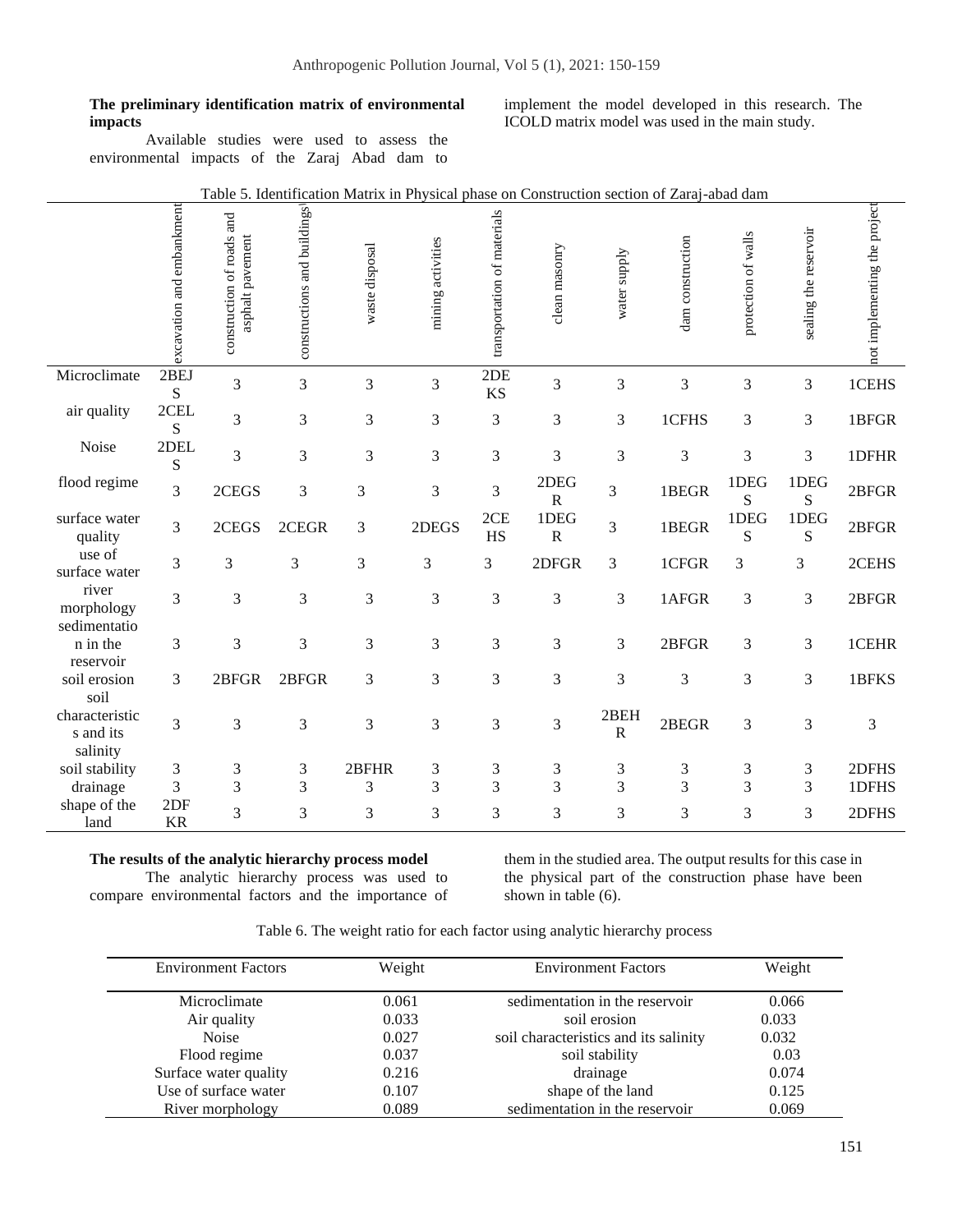#### **Medellin**

According to the formula (4), the coefficients and the numbers was devoted to the qualitative scale in the matrix, so that, the results are shown in Table 5 for the Zaraj Abad area.

Then, the coefficients of the analytic hierarchy process, (Table 6), were multiplied by the numbers in each part of the related element and these numbers were then added together and were divided by the number of digits (project activities). Table 8 shows the results.

Table 7. Assessment matrix of physical impacts of the Zaraj Abad dam in the construction phase and after implementing equation (4).

|                                          | and<br>embankment<br>excavation | and asphalt pavement<br>construction of roads | <b>Tand</b><br>buildings<br>constructions | waste disposal | mining activities | $_{\rm of}$<br>transportation<br>materials | clean masonry | water supply             | construction<br>dam. | protection of walls | sealing the reservoir | not implementing the<br>project |
|------------------------------------------|---------------------------------|-----------------------------------------------|-------------------------------------------|----------------|-------------------|--------------------------------------------|---------------|--------------------------|----------------------|---------------------|-----------------------|---------------------------------|
| Microclimate                             | $-1.95$                         |                                               |                                           |                | ۰                 | $-2.6$                                     |               |                          |                      |                     |                       | 1.45                            |
| air quality                              | $-2.35$                         |                                               |                                           |                |                   |                                            |               | $\overline{a}$           | 1.65                 | ٠                   |                       | 2.35                            |
| noise                                    | $-2.75$                         |                                               |                                           |                |                   |                                            |               |                          |                      |                     |                       | 1.4                             |
| flood regime                             | ۰                               | $-2.2$                                        |                                           |                |                   |                                            | $-2.45$       | ٠                        | 2.15                 | 1.2                 | 1.2                   | $-1.45$                         |
| surface water quality                    | ۰                               | $-2.2$                                        | $-2.05$                                   | $\blacksquare$ | $-2.6$            | $-2.35$                                    | 1.35          | $\overline{\phantom{a}}$ | 2.15                 | 1.2                 | 1.2                   | $-1.45$                         |
| use of surface water                     |                                 |                                               |                                           |                |                   |                                            | $-2.25$       | ÷,                       | 1.95                 |                     | ÷                     | $-2.35$                         |
| river morphology                         |                                 |                                               |                                           |                |                   |                                            |               | $\overline{\phantom{m}}$ | 2.75                 |                     |                       | $-1.45$                         |
| sedimentation in the<br>reservoir        |                                 |                                               |                                           |                |                   |                                            |               | ۰                        | $-1.45$              |                     |                       | 1.6                             |
| soil erosion                             |                                 | $-1.45$                                       | $-1.45$                                   |                |                   |                                            |               |                          |                      |                     |                       | 2.05                            |
| soil characteristics and<br>its salinity |                                 |                                               |                                           |                |                   |                                            |               | $-1.8$                   | $-1.65$              |                     |                       |                                 |
| soil stability                           |                                 |                                               | $\overline{\phantom{a}}$                  | $-1.6$         |                   |                                            |               |                          |                      |                     |                       | $-2.55$                         |
| drainage                                 |                                 |                                               |                                           |                |                   |                                            |               |                          |                      |                     |                       | 1.25                            |
| shape of the land                        | $-2.25$                         |                                               |                                           |                |                   |                                            |               |                          |                      |                     |                       | $-2.55$                         |

Table 8. Allocation coefficients of the analytic hierarchy process model to Table 7 for the physical impacts of the Zaraj Abad dam in construction phase

|              | excavation and<br>embankment | asphalt pavement<br>of roads<br>construction<br><b>Tand</b> | and $\overline{1}$<br>buildings<br>constructions | disposal<br>waste | activities<br>mining | $\sigma$<br>transportation<br>materials | clean masonry | supply<br>water  | dam construction | protection of walls | reservoir<br>the<br>sealing | not implementing the<br>project |
|--------------|------------------------------|-------------------------------------------------------------|--------------------------------------------------|-------------------|----------------------|-----------------------------------------|---------------|------------------|------------------|---------------------|-----------------------------|---------------------------------|
| Microclimate | 0.11895                      | $\boldsymbol{0}$                                            | $\boldsymbol{0}$                                 | $\mathbf{0}$      | $\boldsymbol{0}$     | 0.158<br>6                              | $\mathbf{0}$  | $\mathbf{0}$     | $\boldsymbol{0}$ | $\mathbf{0}$        | $\boldsymbol{0}$            | 0.0884<br>5                     |
| air quality  | 0.07755                      | $\overline{0}$                                              | $\mathbf{0}$                                     | $\mathbf{0}$      | $\mathbf{0}$         | $\mathbf{0}$                            | $\mathbf{0}$  | $\boldsymbol{0}$ | 0.054<br>45      | $\mathbf{0}$        | $\overline{0}$              | 0.0775<br>5                     |
| noise        | 0.07425                      | $\mathbf{0}$                                                | $\mathbf{0}$                                     | $\mathbf{0}$      | $\boldsymbol{0}$     | $\mathbf{0}$                            | $\mathbf{0}$  | $\mathbf{0}$     | $\boldsymbol{0}$ | $\mathbf{0}$        | $\boldsymbol{0}$            | 0.0378                          |
| flood regime | $\boldsymbol{0}$             | $-0.0814$                                                   | $\boldsymbol{0}$                                 | $\boldsymbol{0}$  | $\boldsymbol{0}$     | $\boldsymbol{0}$                        | 0.09065       | $\mathbf{0}$     | 0.079<br>55      | 0.044<br>4          | 0.044<br>4                  | 0.0536<br>5                     |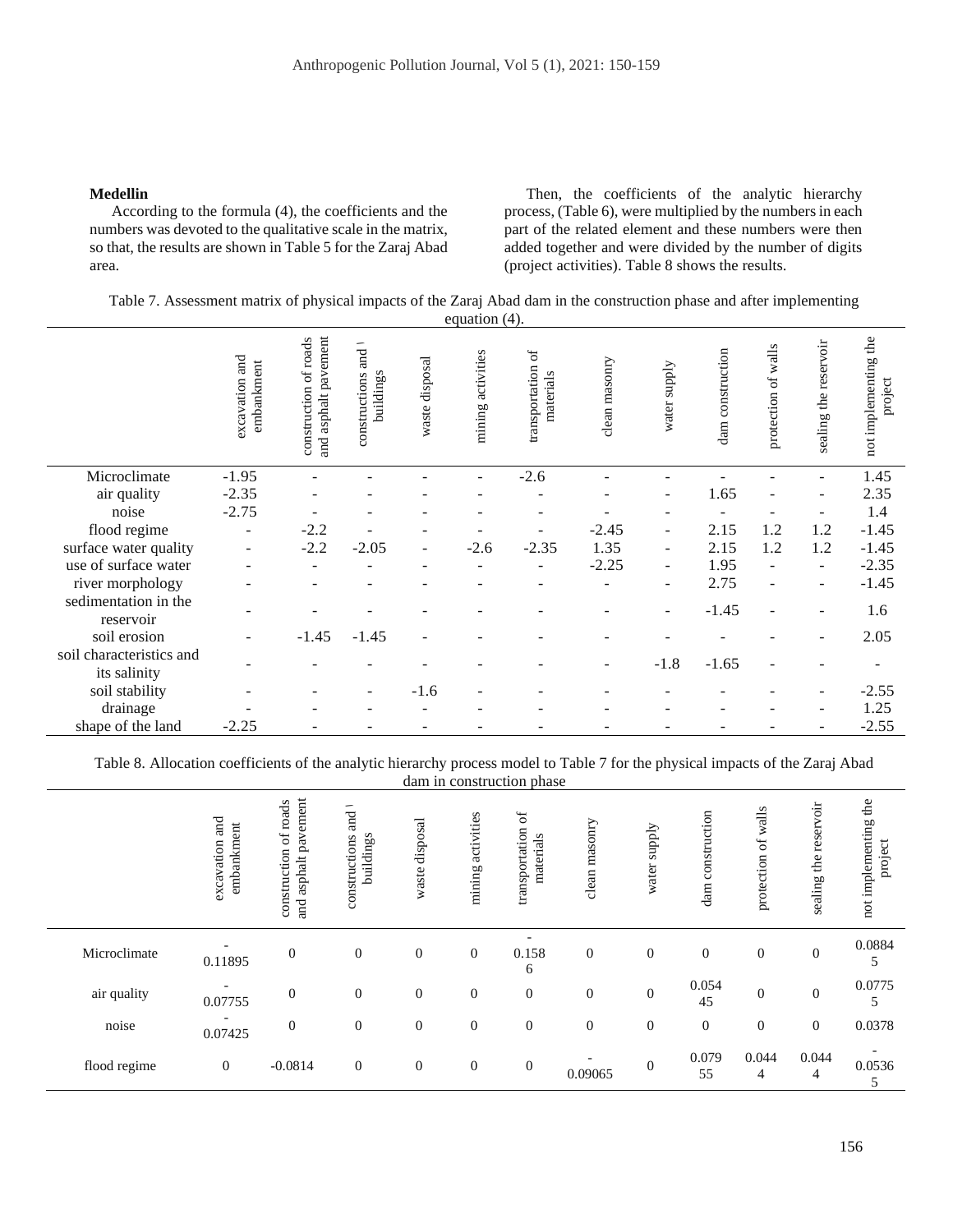Anthropogenic Pollution Journal, Vol 5 (1), 2021: 150-159

| surface water quality                    | $\boldsymbol{0}$ | $-0.4752$        | $-0.4428$      | $\mathbf{0}$     | 0.561<br>6       | 0.507<br>6       | 0.2916         | $\overline{0}$   | 0.464<br>4     | 0.259<br>2       | 0.259<br>$\overline{2}$ | $-0.3132$   |
|------------------------------------------|------------------|------------------|----------------|------------------|------------------|------------------|----------------|------------------|----------------|------------------|-------------------------|-------------|
| use of surface water                     | $\overline{0}$   | $\boldsymbol{0}$ | $\mathbf{0}$   | $\mathbf{0}$     | $\boldsymbol{0}$ | $\boldsymbol{0}$ | 0.24075        | $\boldsymbol{0}$ | 0.208<br>65    | $\boldsymbol{0}$ | $\mathbf{0}$            | 0.2514<br>5 |
| river morphology                         | $\overline{0}$   | $\overline{0}$   | $\overline{0}$ | $\boldsymbol{0}$ | $\mathbf{0}$     | $\overline{0}$   | $\mathbf{0}$   | $\mathbf{0}$     | 0.244<br>75    | $\boldsymbol{0}$ | $\overline{0}$          | 0.1290<br>5 |
| sedimentation in the<br>reservoir        | $\mathbf{0}$     | $\overline{0}$   | $\theta$       | $\boldsymbol{0}$ | $\overline{0}$   | $\overline{0}$   | $\mathbf{0}$   | $\overline{0}$   | 0.095<br>7     | $\theta$         | $\overline{0}$          | 0.1056      |
| soil erosion                             | $\mathbf{0}$     | 0.04785          | 0.04785        | $\mathbf{0}$     | $\mathbf{0}$     | $\overline{0}$   | $\overline{0}$ | $\mathbf{0}$     | $\overline{0}$ | $\mathbf{0}$     | $\boldsymbol{0}$        | 0.0676<br>5 |
| soil characteristics and<br>its salinity | $\mathbf{0}$     | $\overline{0}$   | $\overline{0}$ | $\overline{0}$   | $\overline{0}$   | $\overline{0}$   | $\overline{0}$ | $-0.057$         | 0.052<br>8     | $\theta$         | $\overline{0}$          | $\theta$    |
| soil stability                           | $\theta$         | $\overline{0}$   | $\mathbf{0}$   | $-0.048$         | $\overline{0}$   | $\boldsymbol{0}$ | $\mathbf{0}$   | $\mathbf{0}$     | $\overline{0}$ | $\boldsymbol{0}$ | $\overline{0}$          | $-0.0765$   |
|                                          | $\theta$         | $\Omega$         | $\Omega$       | $\mathbf{0}$     | $\Omega$         | $\Omega$         | $\Omega$       | $\overline{0}$   | $\theta$       | $\overline{0}$   | $\theta$                |             |
| drainage                                 |                  |                  |                |                  |                  |                  |                |                  |                |                  |                         | 0.0925      |
| shape of the land                        | 0.28125          | $\overline{0}$   | $\theta$       | $\mathbf{0}$     | $\mathbf{0}$     | $\overline{0}$   | $\overline{0}$ | $\overline{0}$   | $\overline{0}$ | $\theta$         | $\overline{0}$          | 0.3187<br>5 |

After adding the numbers and dividing them by the number of environmental factors in each row and then dividing it by 9.2, ultimately, the final number of - 0.19058 was obtained for the physical part in construction section, indicating that this phase will damage about 19% to the environment. Table 9 shows the results for all parts.

Table 9. Final results of the implementation of the model for all parts

| Section          | Phase        | Results    |
|------------------|--------------|------------|
| Physical         | Construction | $-0.19058$ |
| Physical         | operation    | $-0.00593$ |
| Biological       | Construction | $-0.46774$ |
| Biological       | operation    | $-0.02146$ |
| Socio-Economical | Construction | 0.066631   |
| Socio-Economical | operation    | 0.166257   |

Although the results indicate that the construction of the dam is a positive action for the economic and social sectors, but results with negative numbers in other sectors were overcome to these results and finally the final number for the Environmental Impact Assessment of construction of the Zaraj Abad earth-filled dam is about - 0.45 which shows the implementation of the project will damage 45% to the environment.

#### **Discusion**

Due to many problems in studying the dams, reviewing the environmental impact assessment plans of the dams is difficult. Also, several methods for assessing the impacts of dams as ICOLD matrix couldn't indicate the quantification of environmental impacts of the dams.

Unlike many other impacts assessment methods, the ICOLD matrix, like fast assessment method, is in qualification mode but in the end, the results of the fast assessment are quantitative. In this survey, to assess the environmental impacts of the Zaraj Abad dam on the physical, biological, and socioeconomic environment of the Zaraj Abad region and based on multi-criteria decision making and encoded words of the matrix, the conversion of the ICOLD qualitative matrix to quantitative mode was employed. According to the results, it was determined that the project has 45% damage to the physical, biological, and socio-economic environment in the construction as well as operational phase which is shown in Figure 2 and Table 10 for each stage.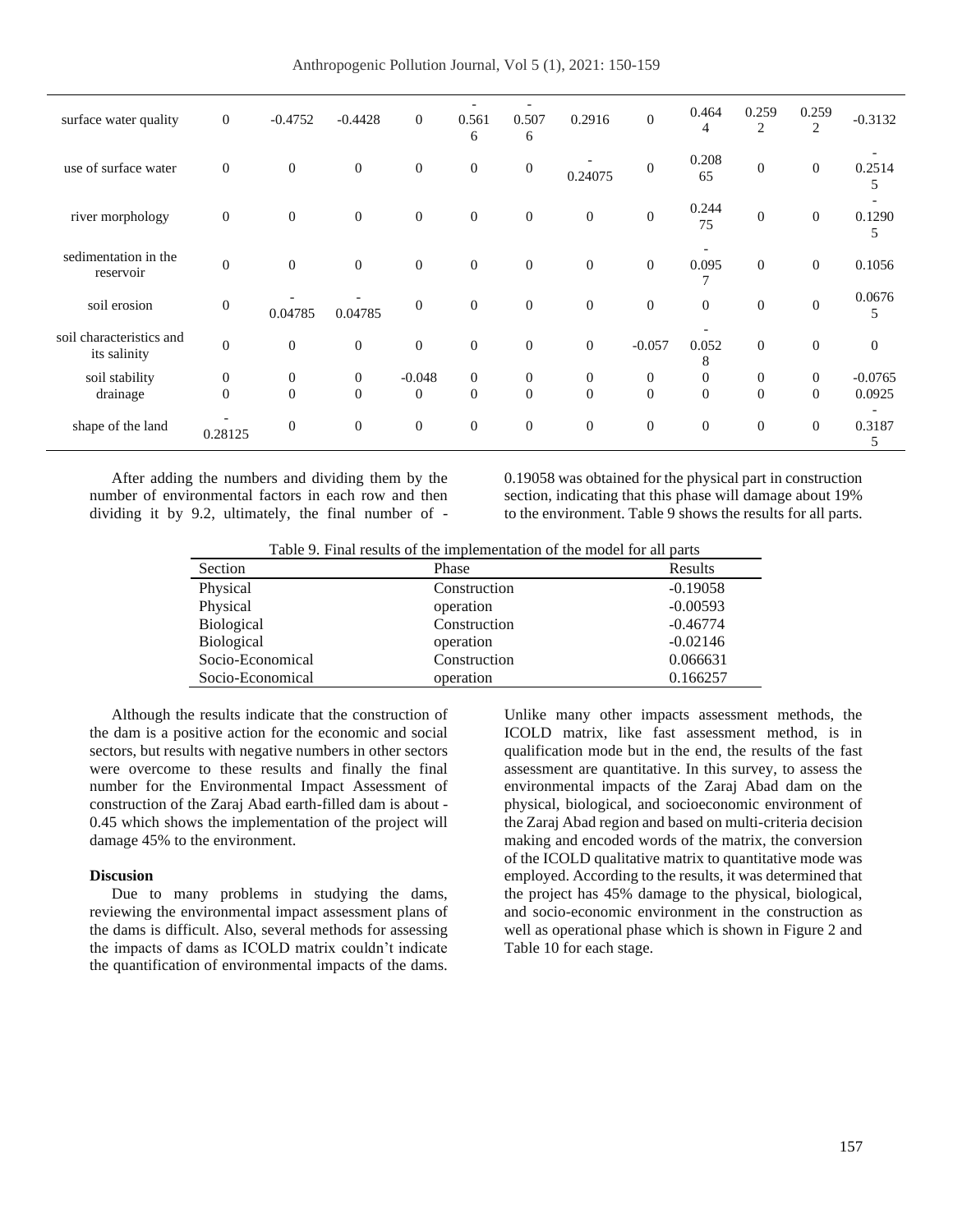Anthropogenic Pollution Journal, Vol 5 (1), 2021: 150-159



Fig 2. The effects of dams on Environments in all sections Table 10. Compares the results of the main plan of the Zaraj Abad dam with the proposed model

|                |            | Phase          | Final Score in Main Matrix       | Final Score in Created           |  |
|----------------|------------|----------------|----------------------------------|----------------------------------|--|
|                |            |                |                                  | <b>Ouantitative Model</b>        |  |
| ď              | Physical   | Construction   | 10.5                             | $-0.19058$                       |  |
|                |            | Operation      |                                  | $-0.00593$                       |  |
| dam            | Biological | Construction   | $-164.2$                         | $-0.46774$                       |  |
|                |            | Operation      |                                  | $-0.02146$                       |  |
| the            | Socio-     | Construction   | 648                              | 0.066631                         |  |
| Implementation | economical | Operation      |                                  | 0.166257                         |  |
|                |            | SUM of options | 494.3                            | $-0.45$                          |  |
|                |            | Results        | <b>Implementation of Project</b> | Non-Implementation of<br>Project |  |

According to the results, it is clear that due to reservoir clean masonry and utilization of primary sources and credits, the greatest impact on the biological environment is happened during construction phase and also because of employment of the natives as laborers in the construction and operational phases as well as improving the living and health conditions in the region, the most positive impact will happen on the socio-economic environment. But it's

noteworthy that the project had been accepted without ICOLD quantifying the matrix and it had been approved because of improvement on the socio-economic conditions of the region and offering corrective solutions in which the results in table 10 shows this fact.

Finally, in order to investigate the impacts of different projects on the environment based on the method developed in this study, Table 11 can be addressed.

|  | Table 11. Classification of the results obtained from the model implemented for various projects |  |  |  |  |  |  |
|--|--------------------------------------------------------------------------------------------------|--|--|--|--|--|--|
|--|--------------------------------------------------------------------------------------------------|--|--|--|--|--|--|

|                        | With high usefulness                | $+70$ to $+100$ |
|------------------------|-------------------------------------|-----------------|
|                        | With significant positive impact on | $+30$ to $+70$  |
| Project is acceptable  | the environment                     |                 |
|                        | With positive impact on the         | 0 to $+30$      |
|                        | environment                         |                 |
|                        |                                     |                 |
| Unchanged              | Unchanged                           |                 |
| Project is acceptable  | Negligible damaging impact          | $0$ to $-25$    |
| with providing         |                                     |                 |
| mitigation and control | moderated damaging impact           | $-25$ to $-50$  |

#### **Conclusion**

The results of the model used in this study shows that in spite of the positive socio-economic impacts on the environment, excessive exploitation of unspoiled biological environment of the region, causing severe damage to the environment, in which even corrective measures and long-term rehabilitation will not compensate such damages. Therefore the results of the model, with a final score of -0.45, suggest not implementing the project that is against the ICOLD matrix

method in which it has actual compliance with environmental requirements of the construction site. Finally, based on the results of the main plan of the Zaraj Abad dam with the proposed model, constructing the Zaraj Abad dam with moderated damaging impacts and providing mitigation phase, is implementable.

#### **Compliance with Ethical Standards:**